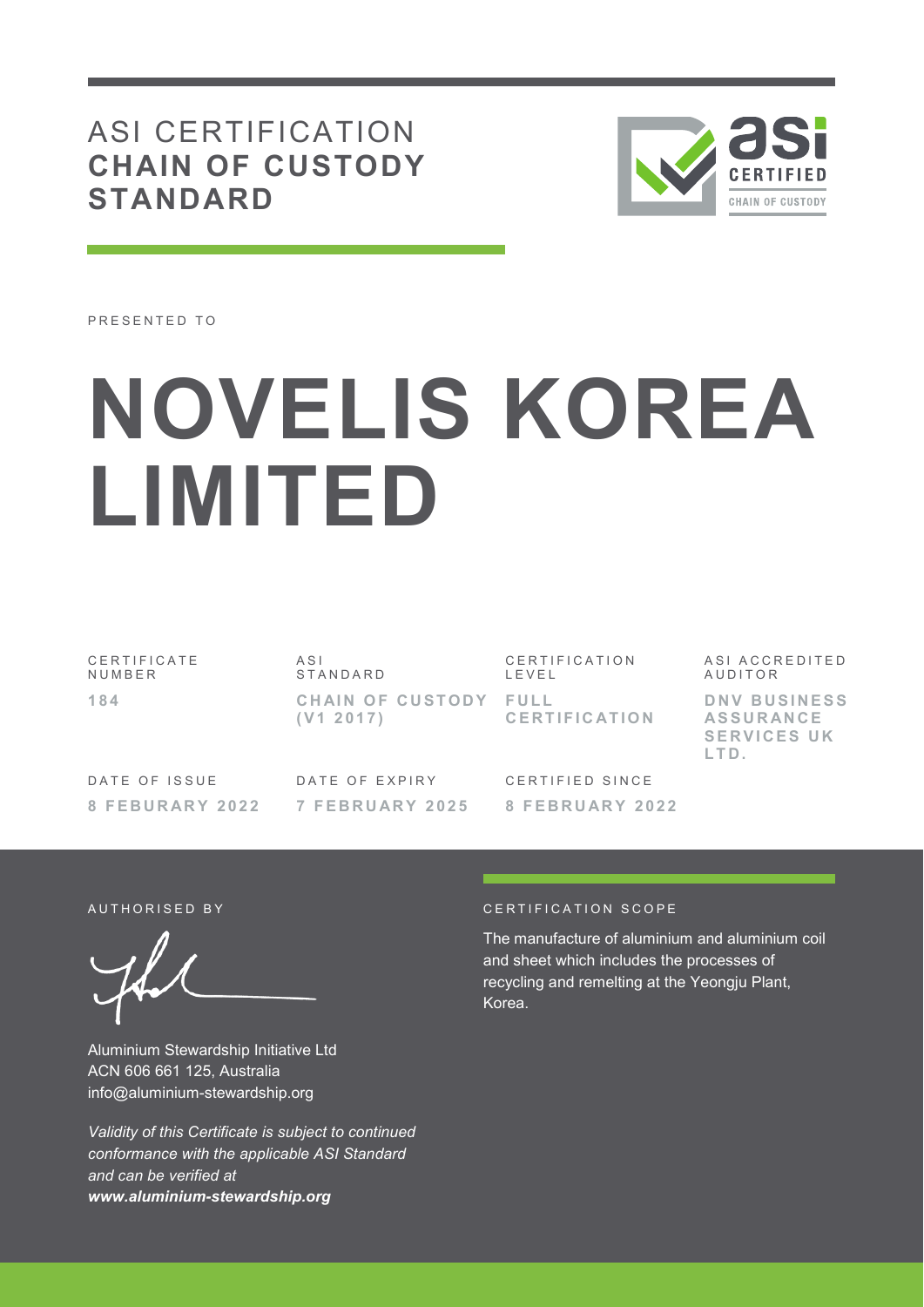# SUMMARY AUDIT REPORT **CHAIN OF CUSTODY STANDARD**

| ٠ |  |  |  |
|---|--|--|--|
|   |  |  |  |

| MEMBER NAME                   | Novelis Inc.                                                                                                                                                                 |
|-------------------------------|------------------------------------------------------------------------------------------------------------------------------------------------------------------------------|
| ENTITY NAME                   |                                                                                                                                                                              |
|                               | Novelis Korea Limited                                                                                                                                                        |
| CERTIFICATION<br><b>SCOPE</b> | The manufacture of aluminium and aluminium coil and sheet which includes<br>the processes of recycling and remelting at the Yeongju Plant, Korea.                            |
| SUPPLY CHAIN<br>ACTIVITIES    | Aluminium Re-melting/Refining<br>$\bullet$                                                                                                                                   |
|                               | Casthouses<br>۰                                                                                                                                                              |
|                               | Post-Casthouse                                                                                                                                                               |
| ASI STANDARD                  | Chain of Custody Standard V1<br>$\bullet$                                                                                                                                    |
| AUDIT TYPE                    | <b>Initial Certification Audit</b>                                                                                                                                           |
| AUDIT FIRM                    | DNV Business Assurance Services UK Ltd.                                                                                                                                      |
| AUDIT DATE                    | 10 - 14 January 2022                                                                                                                                                         |
| AUDIT REPORT<br>SUBMISSION    | 27 January 2022<br>$\bullet$                                                                                                                                                 |
| AUDIT SCOPE                   | The audit scope covered the manufacture of aluminium and aluminium coil<br>and sheet which includes the processes of recycling and remelting at the<br>Yeongju Plant, Korea. |
|                               | Supply chain activities included in the audit scope:                                                                                                                         |
|                               | Aluminium Re-melting/Refining<br>$\bullet$                                                                                                                                   |
|                               | Casthouses                                                                                                                                                                   |
|                               | Post-Casthouse                                                                                                                                                               |
|                               | All applicable criteria in the ASI Chain of Custody Standard were included in<br>the audit scope.                                                                            |
| AUDIT<br>OUTCOME              | Certification<br>۰                                                                                                                                                           |
| AUDIT                         | The Auditors confirm that:                                                                                                                                                   |
| METHODOLOGY<br>DECLARATION    | The information provided by the Entity is true and accurate to the best<br>M<br>knowledge of the Auditor(s) preparing this report.                                           |
|                               | The findings are based on verified Objective Evidence relevant to the<br>M<br>time period for the Audit, traceable and unambiguous.                                          |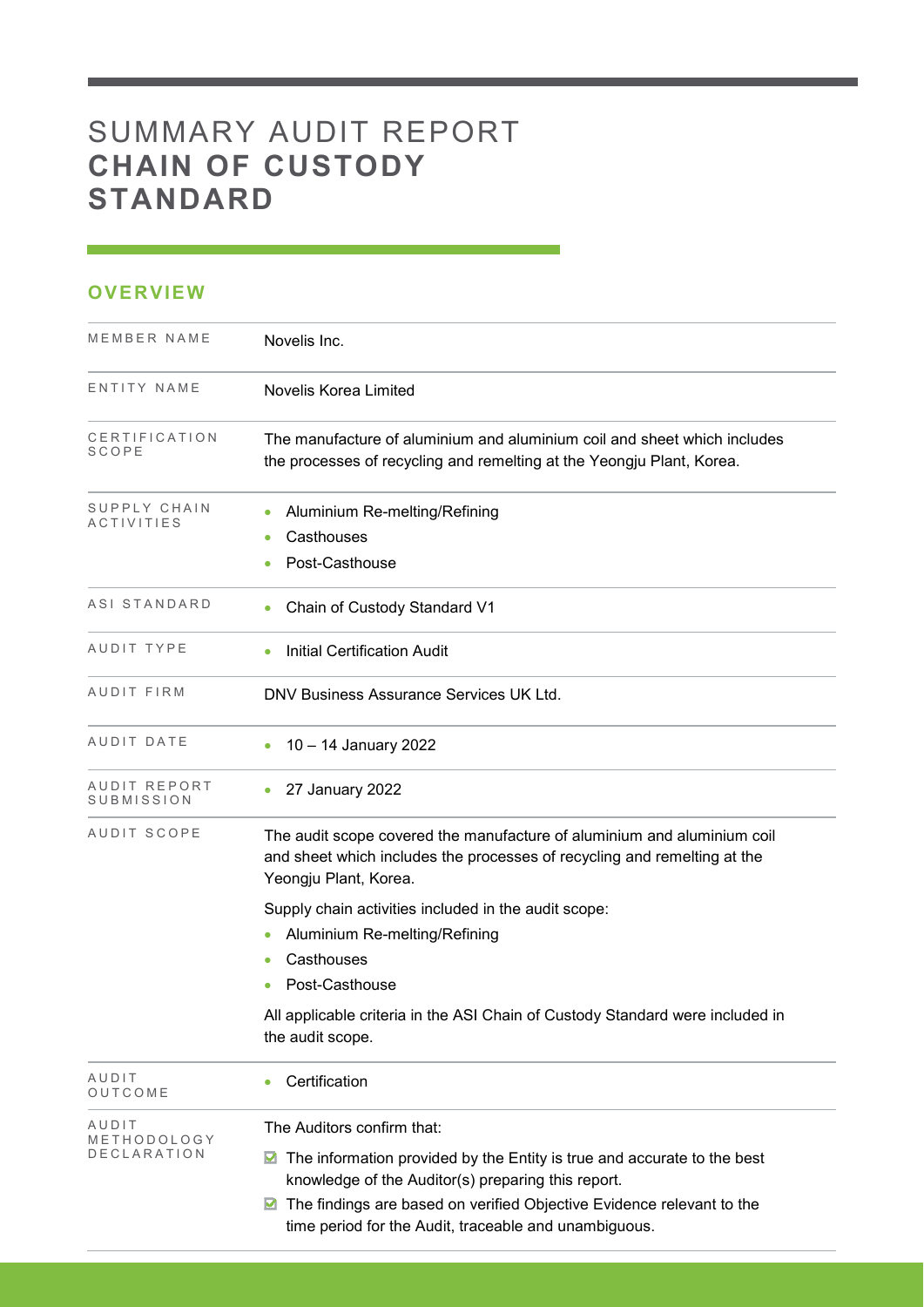| The Audit Scope and audit methodology are sufficient to establish<br>M<br>confidence that the findings are indicative of the performance of the<br>Entity's defined Certification Scope. |                                                                                                                           |
|------------------------------------------------------------------------------------------------------------------------------------------------------------------------------------------|---------------------------------------------------------------------------------------------------------------------------|
|                                                                                                                                                                                          | The Auditor(s) have acted in a manner deemed ethical, truthful, accurate<br>⊻<br>professional, independent and objective. |
| CERTIFICATION<br>PERIOD                                                                                                                                                                  | 8 February 2022 - 7 February 2025                                                                                         |
| NEXT AUDIT<br>TYPE                                                                                                                                                                       | Surveillance Audit                                                                                                        |
| NEXT AUDIT<br>DUE DATE                                                                                                                                                                   | 8 August 2023                                                                                                             |
| CERTIFICATION<br>NUMBER                                                                                                                                                                  | 184                                                                                                                       |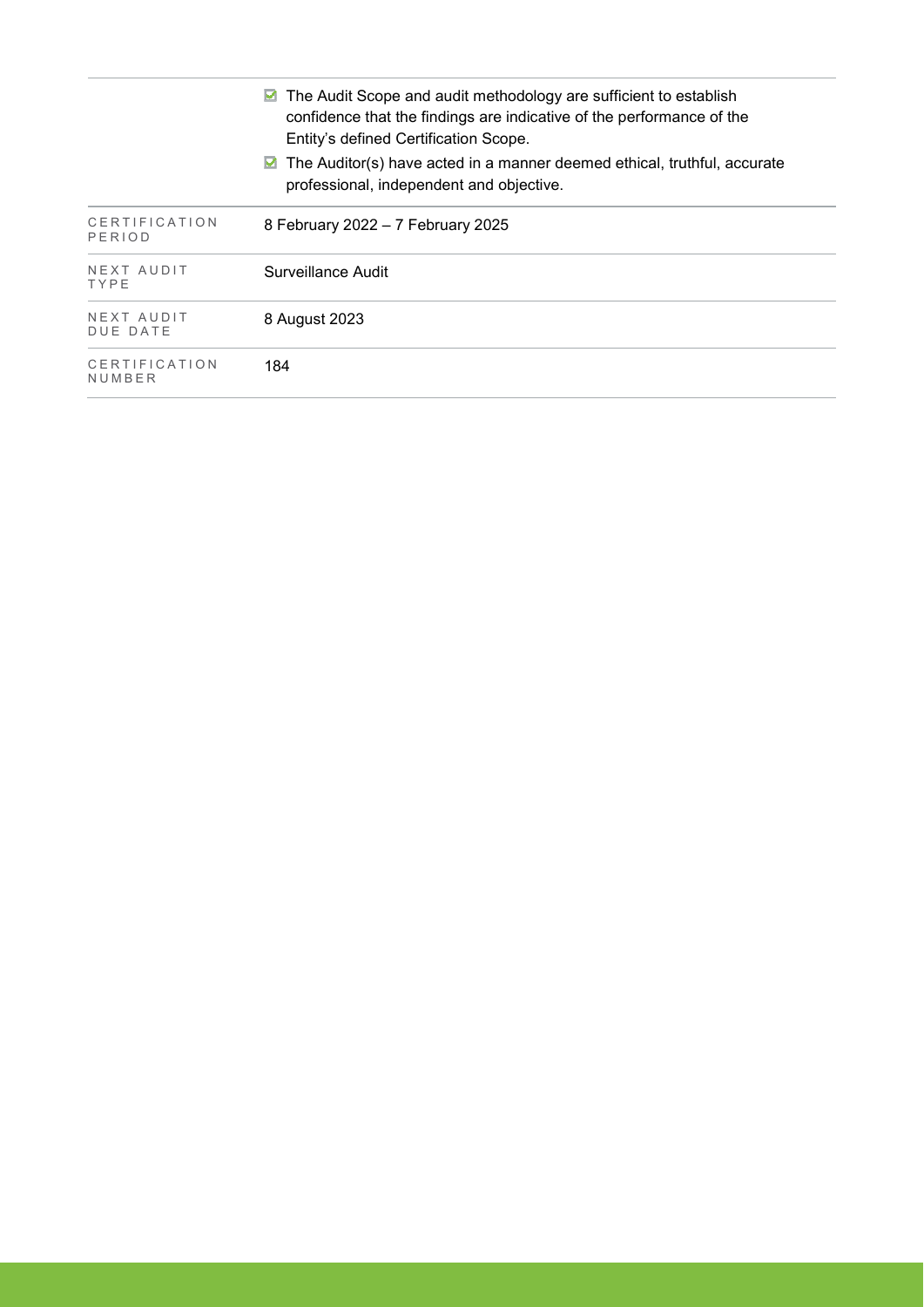## **SUMMARY OF FINDINGS**

| <b>CRITERION</b>                              | <b>RATING</b>  | COMMENT                                                                                                                                                                                                                                                                                                                                                                                                                                                                        |
|-----------------------------------------------|----------------|--------------------------------------------------------------------------------------------------------------------------------------------------------------------------------------------------------------------------------------------------------------------------------------------------------------------------------------------------------------------------------------------------------------------------------------------------------------------------------|
| MANAGEMENT SYSTEM AND RESPONSIBILITIES        |                |                                                                                                                                                                                                                                                                                                                                                                                                                                                                                |
| 1.1 ASI membership                            | Conformance    | The Entity is an active ASI Member committed to<br>comply with ASI's membership obligations and the ASI<br>Complaints Mechanism. The Entity falls under the<br>Production and Transformation member class<br>category. The Entity's ASI membership can be reached<br>at:<br>https://aluminium-stewardship.org/about-asi/asi-<br>members/novelis-inc/.                                                                                                                          |
| 1.2 Management system                         | Conformance    | The Entity's documented ASI CoC Management<br>Systems addressing all applicable requirements of the<br>ASI Chain-of-Custody (CoC) Standard under the<br>Control of the Entity are established and maintained.<br>The Entity's ASI CoC Management Systems are<br>developed to handle and manage ASI CoC Materials.<br>At the time of the audit, there were no examples of<br>effective implementation of the system as there were<br>no sourcing and transfer of CoC Materials. |
| 1.3 Management system reviews                 | Conformance    | The Entity has an annual review process of the ASI<br>CoC Management System to assess the effectiveness<br>of the ASI CoC management and address potential<br>areas of non-conformance and improvement. The first<br>annual management review is planned for May 2022.                                                                                                                                                                                                         |
| 1.4 Management representative                 | Conformance    | The Entity nominates senior management members as<br>ASI Management Representatives (Vice President of<br>Metal Procurement, Plant Manager) for the overall<br>responsibility of the implementation of ASI CoC and for<br>the conformance with all applicable requirements of the<br>ASI Chain of Custody Standard.                                                                                                                                                            |
| 1.5 Training                                  | Conformance    | The Entity provides formal training to relevant<br>personnel to raise awareness and competency of the<br>ASI Chain of Custody Standard requirements and their<br>related roles and responsibilities under the ASI CoC<br>Management System.                                                                                                                                                                                                                                    |
| 1.6 Record keeping                            | Conformance    | The Entity's Recording, Reporting and Documentation<br>Procedure is established and it addresses at least five<br>years of retention period for documents and records<br>related to ASI CoC practices and performance.                                                                                                                                                                                                                                                         |
| 1.7a Reporting to ASI (Inputs and<br>Outputs) | Not Applicable | The Entity's Recording, Reporting and Documentation<br>Procedure states annual reporting to ASI. This<br>Criterion is not applicable for the first Certification Audit<br>and no such data has yet been reported to the ASI<br>Secretariat.                                                                                                                                                                                                                                    |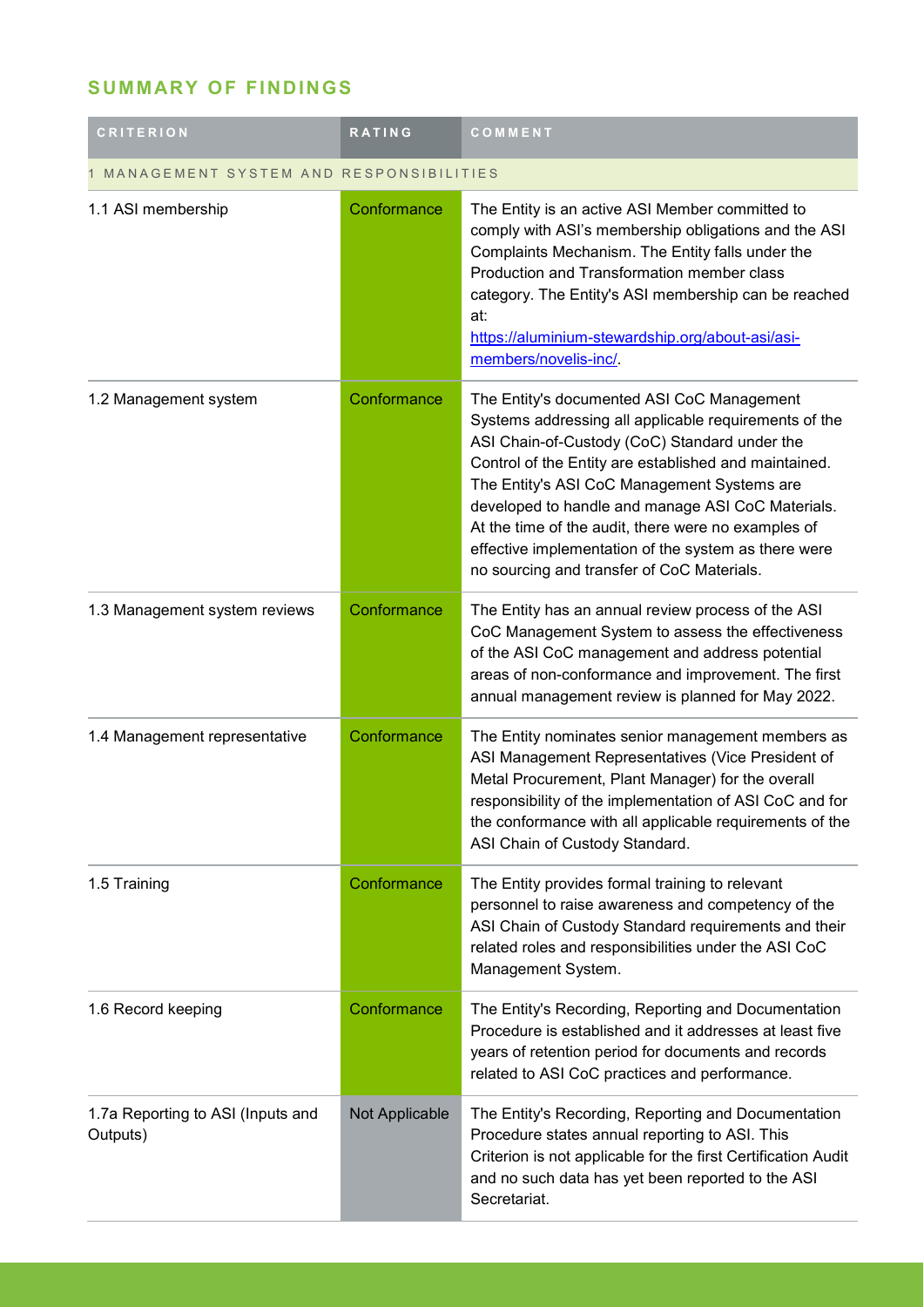| <b>CRITERION</b>                                                 | RATING         | COMMENT                                                                                                                                                                                                                                     |
|------------------------------------------------------------------|----------------|---------------------------------------------------------------------------------------------------------------------------------------------------------------------------------------------------------------------------------------------|
| 1.7b Reporting to ASI (Input<br>Percentage)                      | Not Applicable | The Entity's Recording, Reporting and Documentation<br>Procedure states annual reporting to ASI. This<br>Criterion is not applicable for the first Certification Audit<br>and no such data has yet been reported to the ASI<br>Secretariat. |
| 1.7c Reporting to ASI (Positive<br>Balance)                      | Not Applicable | The Entity's Recording, Reporting and Documentation<br>Procedure states annual reporting to ASI. This<br>Criterion is not applicable for the first Certification Audit<br>and no such data has yet been reported to the ASI<br>Secretariat. |
| 1.7d Reporting to ASI (Internal<br>Overdraw)                     | Not Applicable | The Entity's Recording, Reporting and Documentation<br>Procedure states annual reporting to ASI. This<br>Criterion is not applicable for the first Certification Audit<br>and no such data has yet been reported to the ASI<br>Secretariat. |
| 1.7e Reporting to ASI (Eligible<br>Scrap)                        | Not Applicable | The Entity's Recording, Reporting and Documentation<br>Procedure states annual reporting to ASI. This<br>Criterion is not applicable for the first Certification Audit<br>and no such data has yet been reported to the ASI<br>Secretariat. |
| 1.7f Reporting to ASI (ASI Credits<br>from Casthouses)           | Not Applicable | The Entity's Recording, Reporting and Documentation<br>Procedure states annual reporting to ASI. This<br>Criterion is not applicable for the first Certification Audit<br>and no such data has yet been reported to the ASI<br>Secretariat. |
| 1.7g Reporting to ASI (ASI Credits<br>purchased)                 | Not Applicable | The Entity's Recording, Reporting and Documentation<br>Procedure states annual reporting to ASI. This<br>Criterion is not applicable for the first Certification Audit<br>and no such data has yet been reported to the ASI<br>Secretariat. |
| 2 OUTSOURCING CONTRACTORS                                        |                |                                                                                                                                                                                                                                             |
| 2.1 Outsourcing Contractors in<br><b>CoC Certification Scope</b> | Not Applicable | The Criterion is not applicable as the Entity is not<br>intending to use Outsourcing Contractors for the<br>purposes of further processing, treatment or<br>manufacturing.                                                                  |
| 2.2a Control of CoC Material                                     | Not Applicable | The Criterion is not applicable as the Entity is not<br>intending to use Outsourcing Contractors for the<br>purposes of further processing, treatment or<br>manufacturing.                                                                  |
| 2.2b No further outsourcing                                      | Not Applicable | The Criterion is not applicable as the Entity is not<br>intending to use Outsourcing Contractors for the<br>purposes of further processing, treatment or<br>manufacturing.                                                                  |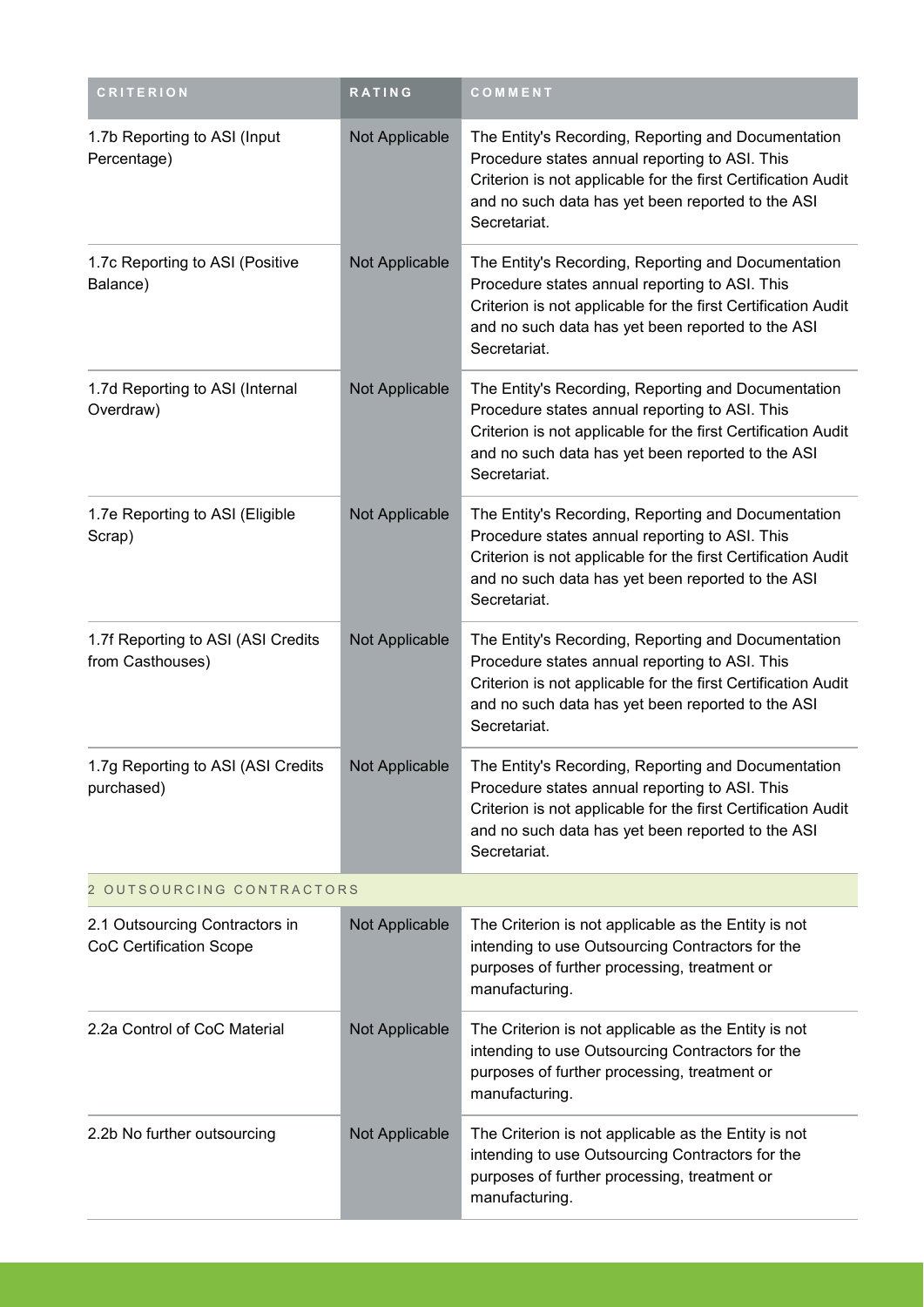| <b>CRITERION</b>                                                                   | <b>RATING</b>  | COMMENT                                                                                                                                                                    |  |
|------------------------------------------------------------------------------------|----------------|----------------------------------------------------------------------------------------------------------------------------------------------------------------------------|--|
| 2.2c Risk assessment                                                               | Not Applicable | The Criterion is not applicable as the Entity is not<br>intending to use Outsourcing Contractors for the<br>purposes of further processing, treatment or<br>manufacturing. |  |
| 2.3 Output Quantity                                                                | Not Applicable | The Criterion is not applicable as the Entity is not<br>intending to use Outsourcing Contractors for the<br>purposes of further processing, treatment or<br>manufacturing. |  |
| 2.4 Verification and record-keeping                                                | Not Applicable | The Criterion is not applicable as the Entity is not<br>intending to use Outsourcing Contractors for the<br>purposes of further processing, treatment or<br>manufacturing. |  |
| 2.5 Error management                                                               | Not Applicable | The Criterion is not applicable as the Entity is not<br>intending to use Outsourcing Contractors for the<br>purposes of further processing, treatment or<br>manufacturing. |  |
| O DDIMADV ALIIMINIIIM - CDITEDIA EOD ACI DAIIVITE - ACI ALIIMINIA AND ACI I IOIIID |                |                                                                                                                                                                            |  |

#### 3 PRIMARY ALUMINIUM: CRITERIA FOR ASI BAUXITE, ASI ALUMINA AND ASI LIQUID **METAL**

| 3.1a CoC Certification Scope -<br><b>Bauxite Mining</b>     | Not Applicable        | This Criterion is not applicable to the Entity's<br>Certification Scope. |
|-------------------------------------------------------------|-----------------------|--------------------------------------------------------------------------|
| 3.1b ASI Performance Standard -<br>Bauxite Mining           | Not Applicable        | This Criterion is not applicable to the Entity's<br>Certification Scope. |
| 3.2a CoC Certification Scope -<br>Alumina Refining          | <b>Not Applicable</b> | This Criterion is not applicable to the Entity's<br>Certification Scope. |
| 3.2b ASI Performance Standard -<br>Alumina Refining         | Not Applicable        | This Criterion is not applicable to the Entity's<br>Certification Scope. |
| 3.3a CoC Certification Scope -<br><b>Aluminium Smelting</b> | Not Applicable        | This Criterion is not applicable to the Entity's<br>Certification Scope. |
| 3.3b ASI Performance Standard -<br>Aluminium Smelting       | Not Applicable        | This Criterion is not applicable to the Entity's<br>Certification Scope. |

#### 4 RECYCLED ALUMINIUM: CRITERIA FOR ELIGIBLE SCRAP AND ASI LIQUID METAL

| 4.1a CoC Certification Scope -<br>Aluminium Re-Melting/Refining  | Conformance | The Entity's CoC Certification Scope is defined as per<br>the ASI Performance Standard Certification Scope<br>which is "The manufacture of aluminium and<br>aluminium coil and sheet which includes the processes<br>of recycling and re-melting at the Yeongju Plant,<br>Korea", and ASI Liquid Metal is not sourced from other<br>CoC Certified Entities. |
|------------------------------------------------------------------|-------------|-------------------------------------------------------------------------------------------------------------------------------------------------------------------------------------------------------------------------------------------------------------------------------------------------------------------------------------------------------------|
| 4.1b ASI Performance Standard -<br>Aluminium Re-Melting/Refining | Conformance | The Entity is certified against the ASI Performance<br>Standard (certificate number 140), and the certificate<br>including scope of Aluminium Refining/Re-melting is<br>accessible at:                                                                                                                                                                      |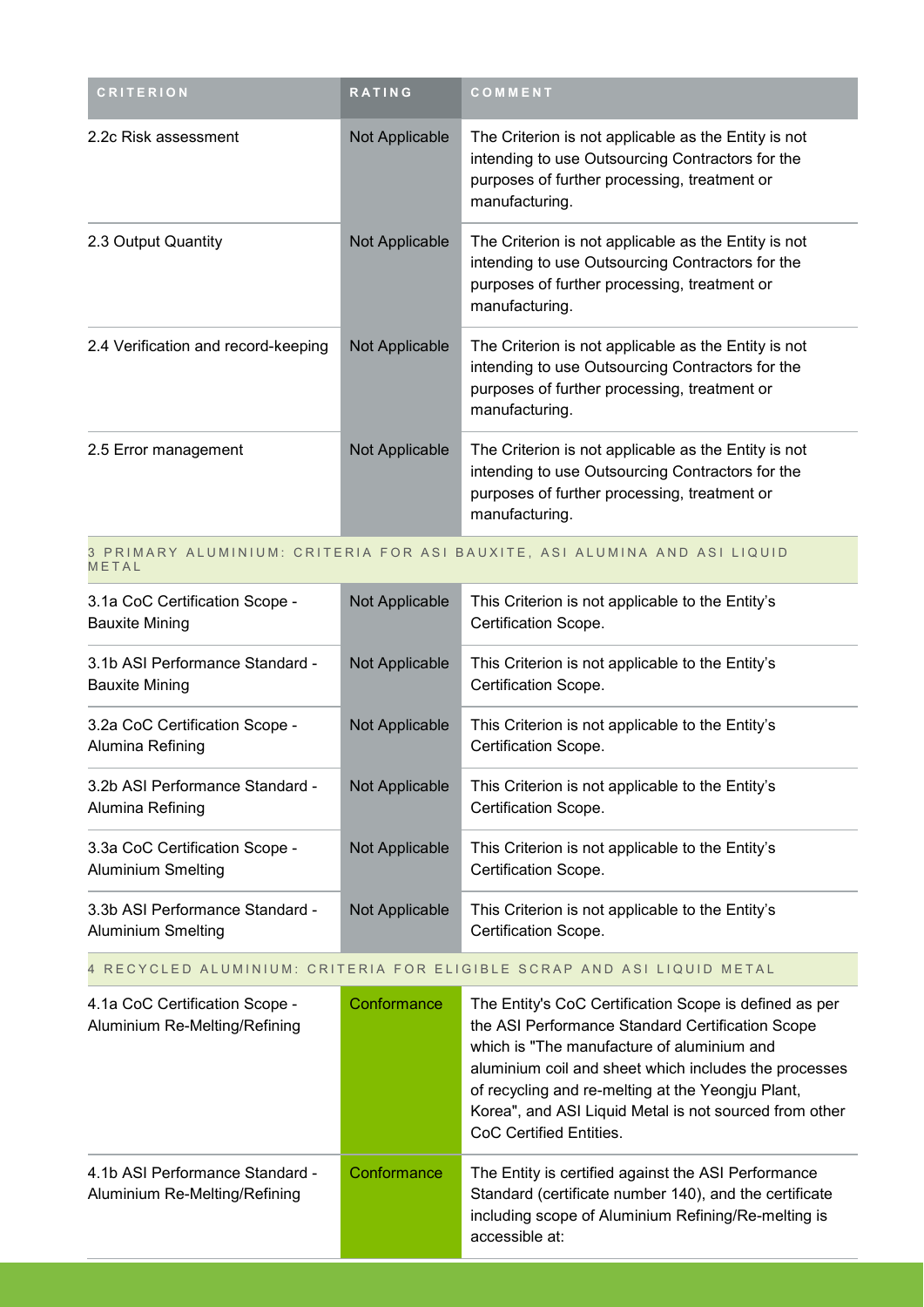| <b>CRITERION</b>                              | <b>RATING</b>  | COMMENT                                                                                                                                                                                                                                                                                                                                                                                                             |
|-----------------------------------------------|----------------|---------------------------------------------------------------------------------------------------------------------------------------------------------------------------------------------------------------------------------------------------------------------------------------------------------------------------------------------------------------------------------------------------------------------|
|                                               |                | https://aluminium-stewardship.org/wp-<br>content/uploads/2021/07/ASI-Summary-Audit-Report-<br>Novelis-Korea-Limited-Certificate-140-PS.pdf                                                                                                                                                                                                                                                                          |
| 4.2a Pre-Consumer Scrap and<br>Dross          | Conformance    | The Entity's Due Diligence and Risk Management<br>Procedure and list of suppliers providing Pre-<br>Consumer Scrap, Aluminium (Secondary Ingots)<br>recovered from Dross and Post-Consumer Scrap are<br>established and maintained. The Entity's<br>Manufacturing Execution System (MES) manages<br>input, output and balances of Pre-Consumer Scrap,<br>Aluminium recovered from Dross and Post-Consumer<br>Scrap. |
| 4.2b Post-Consumer Scrap                      | Conformance    | The Entity's Due Diligence and Risk Management<br>Procedure on Due Diligence of Post-Consumer Scrap<br>suppliers is established. The Entity's Manufacturing<br>Execution System (MES) manages input, output and<br>balances of Post-Consumer Scrap by suppliers.                                                                                                                                                    |
| 4.3a Supplier records                         | Conformance    | The Entity's ASI Scrap Supplier Master List linked with<br>the Entity's Digital Account System is established and<br>updated by the Entity to monitor suppliers of recyclable<br>scrap, and it includes identity, principals, and places of<br>operation of all direct suppliers for Recyclable Scrap<br>Materials.                                                                                                 |
| 4.3b Cash payments                            | Not Applicable | This Criterion is not applicable as the Entity does not<br>make any cash payments as stated in the Entity's Due<br>Diligence and Risk Management Procedure.                                                                                                                                                                                                                                                         |
| 5 CASTHOUSES: CRITERIA FOR ASI ALUMINIUM      |                |                                                                                                                                                                                                                                                                                                                                                                                                                     |
| 5.1a CoC Certification Scope -<br>Casthouses  | Conformance    | The Entity's ASI Mass Balance Process states<br>production of ASI Aluminium only from the Casthouse<br>that is within the Entity's CoC Certification Scope and<br>the Entity's CoC Certification Scope is identical with its<br>ASI Performance Standard Certification Scope.                                                                                                                                       |
| 5.1b ASI Performance Standard -<br>Casthouses | Conformance    | The Entity is certified against the ASI Performance<br>Standard and the certificate including scope of<br>Casthouses is accessible at:<br>https://aluminium-stewardship.org/wp-<br>content/uploads/2021/07/ASI-Summary-Audit-Report-<br>Novelis-Korea-Limited-Certificate-140-PS.pdf                                                                                                                                |
| 5.2 Casthouse Products                        | Conformance    | The Entity's ASI Mass Balance Process states<br>identification numbers shall be given to the Entity's<br>Casthouse product (Slabs). Unique identification<br>numbers (marking) are given to the Entity's Casthouse<br>product and the identification numbers are linked with<br>the Entity's Material Accounting System to trace Input<br>Quantity of ASI CoC Material.                                             |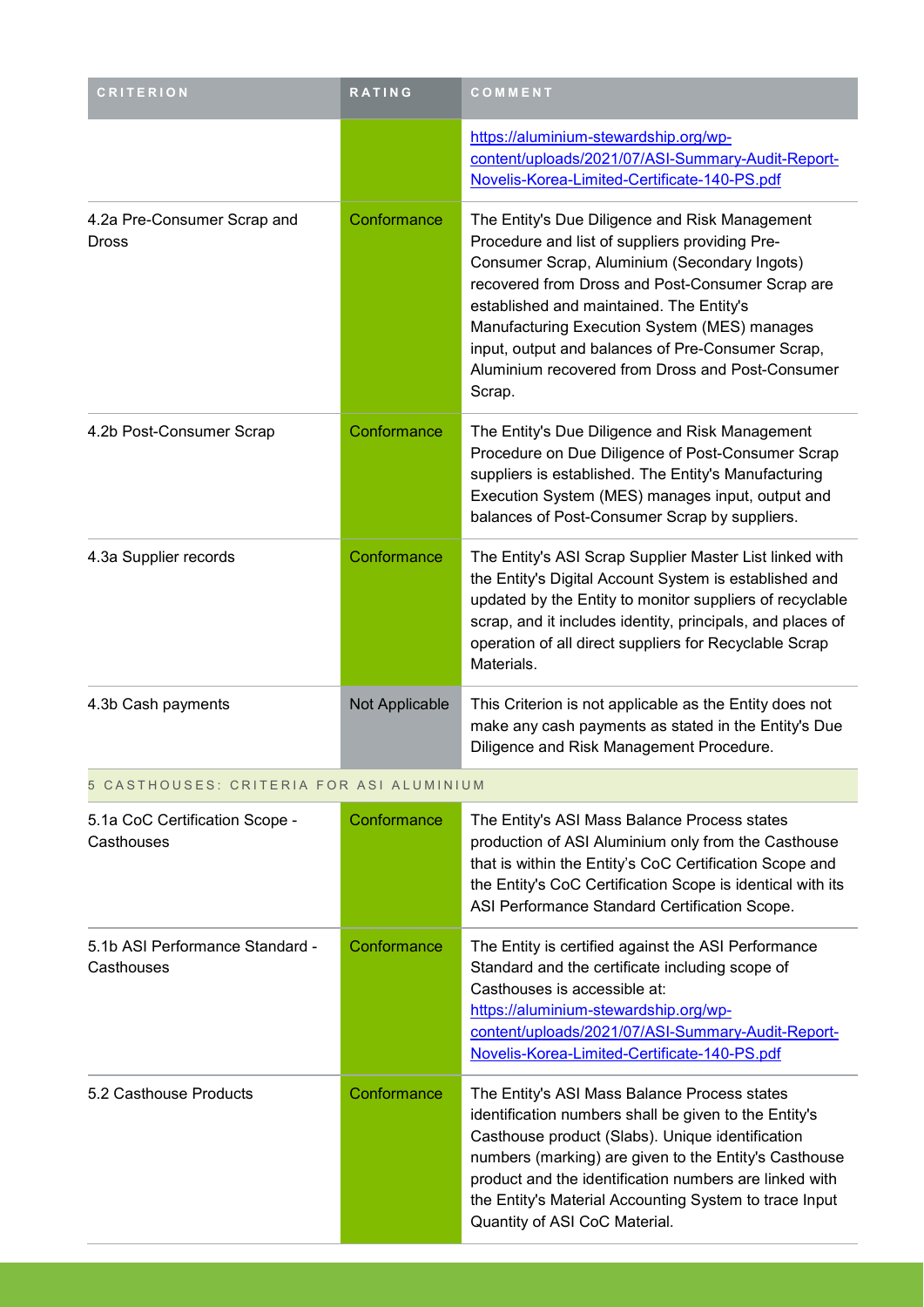| <b>CRITERION</b>                                                 | <b>RATING</b> | COMMENT                                                                                                                                                                                                                                                                                                                                                                                                                                                                               |  |  |
|------------------------------------------------------------------|---------------|---------------------------------------------------------------------------------------------------------------------------------------------------------------------------------------------------------------------------------------------------------------------------------------------------------------------------------------------------------------------------------------------------------------------------------------------------------------------------------------|--|--|
| POST-CASTHOUSE: CRITERIA FOR ASI ALUMINIUM                       |               |                                                                                                                                                                                                                                                                                                                                                                                                                                                                                       |  |  |
| 6.1a CoC Certification Scope -<br>Post-Casthouse                 | Conformance   | The Entity's ASI System Responsibility is in place to<br>ensure production of ASI Aluminium only from the<br>facility that is within the Entity's CoC Certification<br>Scope or other Entities/Facilities within the CoC<br>Certification Scope of another CoC Certified Entity.                                                                                                                                                                                                      |  |  |
| 6.1b ASI Performance Standard -<br>Post-Casthouse                | Conformance   | The Entity is certified against the ASI Performance<br>Standard and the certificate including scope of Post-<br>Casthouse is accessible at:<br>https://aluminium-stewardship.org/wp-<br>content/uploads/2021/07/ASI-Summary-Audit-Report-<br>Novelis-Korea-Limited-Certificate-140-PS.pdf                                                                                                                                                                                             |  |  |
| 6.1c Sourcing ASI Aluminium                                      | Conformance   | The Entity has systems in place to ensure that the ASI<br>Aluminium is purchased only from the eligible<br>Entities/Facilities directly or indirectly via traders and<br>warehouses. At the time of the audit, there were no<br>examples of effective implementation of the system as<br>there was no sourcing and transfer of CoC Material.                                                                                                                                          |  |  |
|                                                                  |               | 7 DUE DILIGENCE FOR NON-COC INPUTS AND RECYCLABLE SCRAP MATERIAL                                                                                                                                                                                                                                                                                                                                                                                                                      |  |  |
| 7.1a Responsible sourcing policy<br>(anti-corruption)            | Conformance   | The Entity's Supplier Code of Conduct as a<br>responsible sourcing policy addresses anti-corruption.<br>The Entity's next tier Non-CoC Material suppliers are<br>provided with the policy and required to sign the<br>commitment letter to comply with the Entity's Supplier<br>Code of Conduct covering anti-corruption. The<br>responsible sourcing policy is published and<br>accessible at the Entity's website at:<br>https://www.novelis.com/suppliers                          |  |  |
| 7.1b Responsible sourcing policy<br>(responsible sourcing)       | Conformance   | The Entity's Supplier Code of Conduct as a<br>responsible sourcing policy addresses responsible<br>sourcing. The Entity's next tier Non-CoC Material<br>suppliers are provided with the policy and required to<br>sign the commitment letter to comply with the Entity's<br>Supplier Code of Conduct covering responsible<br>sourcing. The responsible sourcing policy is published<br>and accessible at the Entity's website at:<br>https://www.novelis.com/suppliers                |  |  |
| 7.1c Responsible sourcing policy<br>(human rights due diligence) | Conformance   | The Entity's Supplier Code of Conduct as a<br>responsible sourcing policy addresses Human Rights<br>Due Diligence. The Entity's next tier Non-CoC Material<br>suppliers are provided with the policy and required to<br>sign the commitment letter to comply with the Entity's<br>Supplier Code of Conduct covering Due Diligence of<br>Human Rights. The responsible sourcing policy is<br>published and accessible at the Entity's website at:<br>https://www.novelis.com/suppliers |  |  |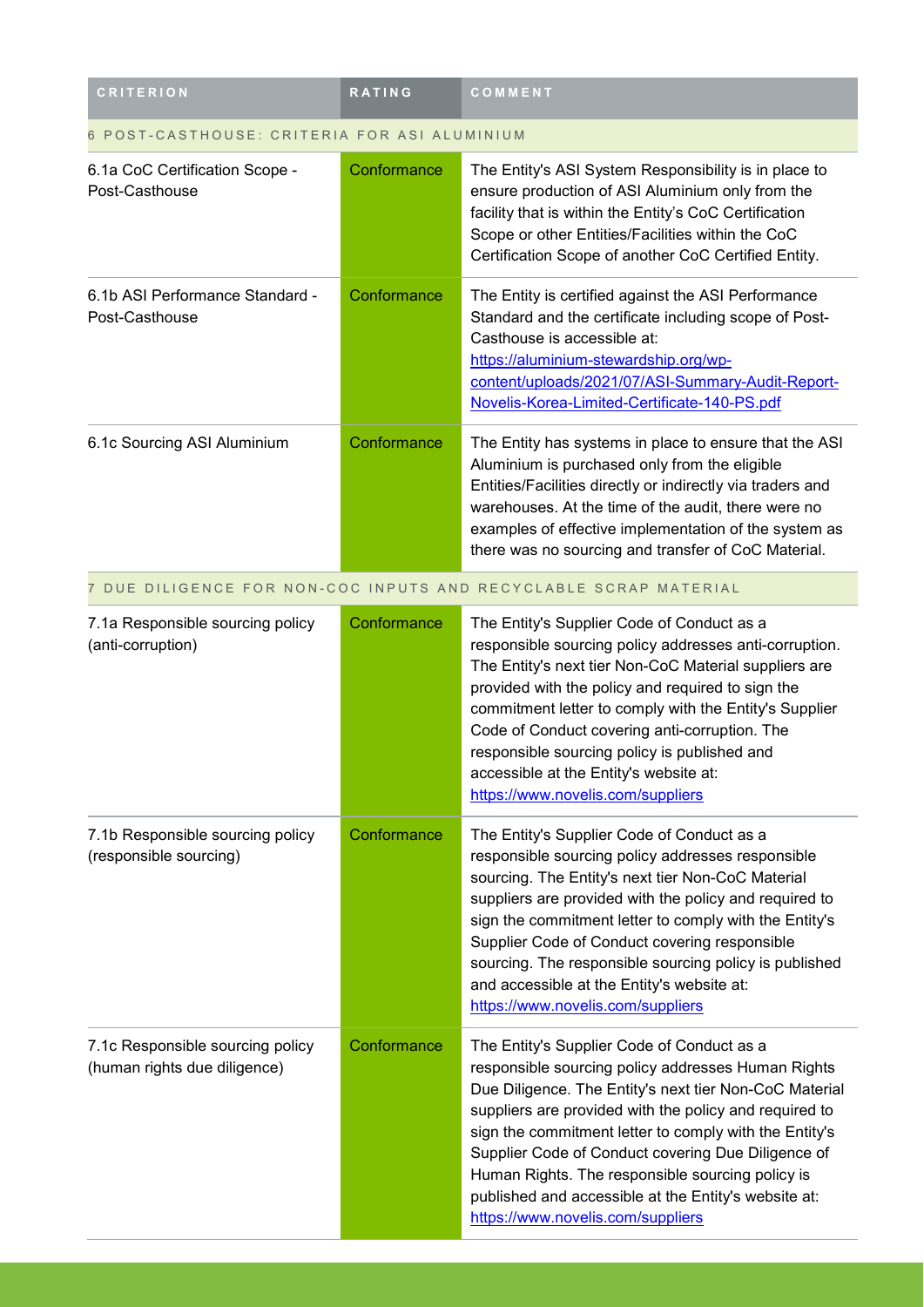| <b>CRITERION</b>                                                               | RATING      | COMMENT                                                                                                                                                                                                                                                                                                                                                                                                                                                                                                      |
|--------------------------------------------------------------------------------|-------------|--------------------------------------------------------------------------------------------------------------------------------------------------------------------------------------------------------------------------------------------------------------------------------------------------------------------------------------------------------------------------------------------------------------------------------------------------------------------------------------------------------------|
| 7.1d Responsible sourcing policy<br>(conflict affected and high risk<br>areas) | Conformance | The Entity's Supplier Code of Conduct as a<br>responsible sourcing policy covers the Conflict<br>Affected and High Risk Areas. The Entity's next tier<br>Non-CoC Material suppliers are provided with the<br>policy and required to sign the commitment letter to<br>comply with the Entity's Supplier Code of Conduct<br>covering Conflict Affected and High Risk Areas. The<br>responsible sourcing policy is published and<br>accessible at the Entity's website at:<br>https://www.novelis.com/suppliers |
| 7.2 Risk assessment                                                            | Conformance | A risk assessment is conducted to minimize the risk of<br>non-compliance for the Entity's next tier suppliers<br>(Non-CoC material suppliers, scrap suppliers, traders,<br>warehouses). Subsequent risk mitigation efforts, where<br>risks are identified, are established by the Entity.                                                                                                                                                                                                                    |
| 7.3 Complaints mechanism                                                       | Conformance | The Entity's Complain Management Procedure<br>enables external stakeholders, and interested parties<br>to report concerns on non-compliance with the Entity's<br>Supplier Code of Conduct. Methods of complaint<br>reporting are communicated and accessible through<br>the Entity's website at:<br>https://www.novelis.com/contact and<br>https://secure.ethicspoint.com/domain/media/en/gui/57<br>484/index.html                                                                                           |
| 8 MASS BALANCE SYSTEM: COC MATERIAL AND ASI ALUMINIUM                          |             |                                                                                                                                                                                                                                                                                                                                                                                                                                                                                                              |
| 8.1 Material Accounting System                                                 | Conformance | A Material Accounting System (on-line) has been<br>established to control, manage and record Input<br>Quantity and Output Quantity of CoC Material and<br>Non-CoC Material by mass (kilogram).                                                                                                                                                                                                                                                                                                               |
| 8.2a Post-Consumer Scrap                                                       | Conformance | The Entity's ASI Mass Balance Process and Material<br>Accounting System (on-line) has been established to<br>control, manage and record input quantity breakdown<br>of Recyclable Scrap Materials including Post-<br>Consumer Scrap.                                                                                                                                                                                                                                                                         |
| 8.2b Pre-Consumer Scrap (total)                                                | Conformance | The Entity's ASI Mass Balance Process and Material<br>Accounting System (on-line) has been established to<br>control, manage and record Input Quantity breakdown<br>of Recyclable Scrap Materials including total Pre-<br>Consumer Scrap.                                                                                                                                                                                                                                                                    |
| 8.2c Pre-Consumer Scrap (Eligible<br>Scrap)                                    | Conformance | The Entity's ASI Mass Balance Process and Material<br>Accounting System (on-line) has been established to<br>control, manage and record Input Quantity breakdown<br>of Recyclable Scrap Materials including Eligible Pre-<br>Consumer Scrap.                                                                                                                                                                                                                                                                 |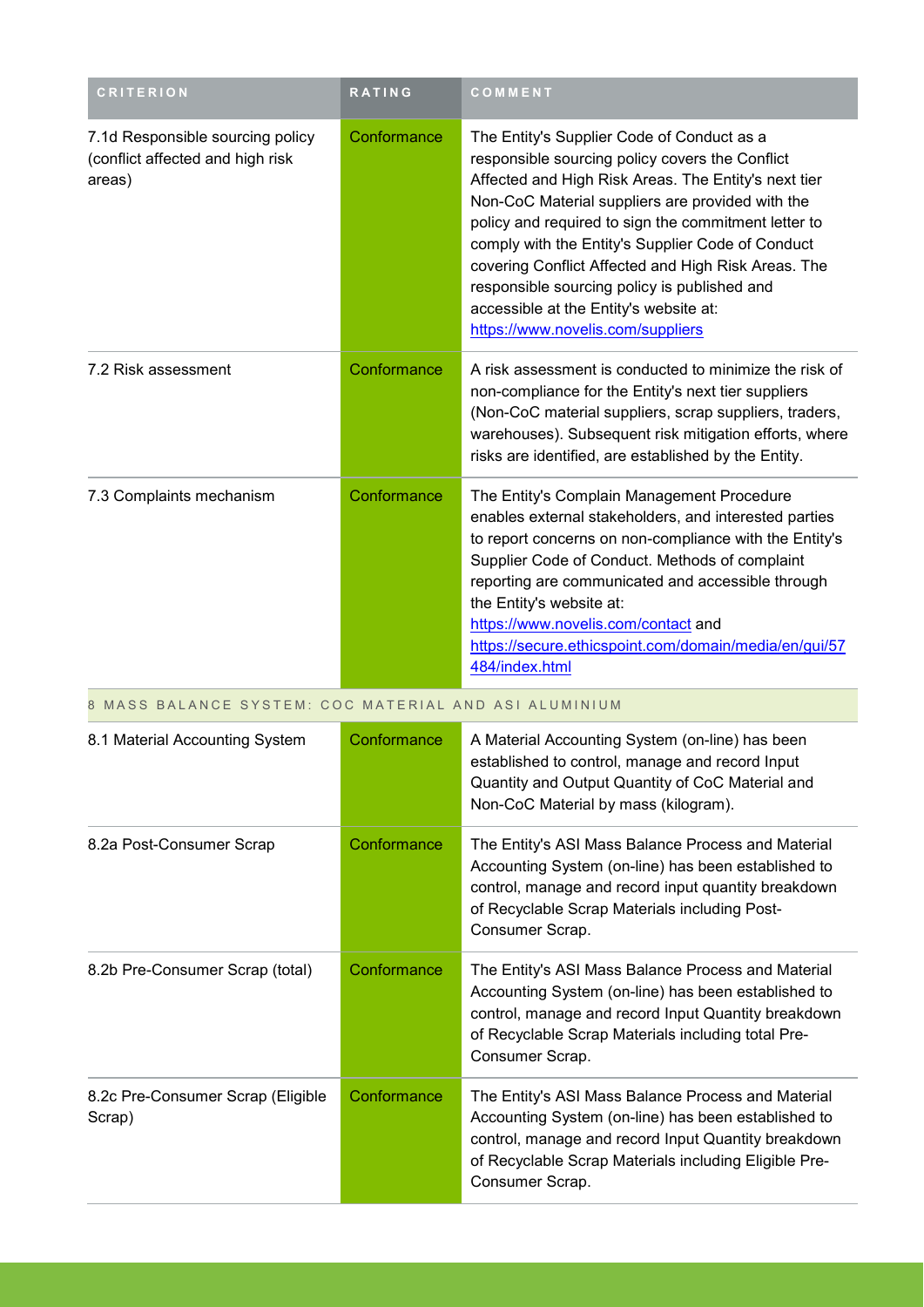| <b>CRITERION</b>                                        | <b>RATING</b> | COMMENT                                                                                                                                                                                                                                                                                                                                                                                                                                                                                    |
|---------------------------------------------------------|---------------|--------------------------------------------------------------------------------------------------------------------------------------------------------------------------------------------------------------------------------------------------------------------------------------------------------------------------------------------------------------------------------------------------------------------------------------------------------------------------------------------|
| 8.3 Material Accounting Period                          | Conformance   | The Material Accounting Period is defined as 12<br>months (from January 1 to December 31) in the<br>Entity's ASI Mass Balance Process, and the Entity's<br>Material Accounting System (on-line) is developed to<br>manage the Material Accounting Period.                                                                                                                                                                                                                                  |
| 8.4 Input Percentage                                    | Conformance   | The Entity has established a process to calculate and<br>record the Input Percentage in compliance with the ASI<br>Chain of Custody Standard and the formula is stated in<br>the Entity's ASI Mass Balance Process and System<br>using the same numerator and denominator. At the<br>time of the audit, there were no examples of effective<br>implementation of the system as there was no sourcing<br>and transfer of ASI CoC Material.                                                  |
| 8.5 Input Percentage (Aluminium<br>Re-Melting/Refining) | Conformance   | The Entity has established a process to calculate and<br>record the Input Percentage of Eligible Scrap and<br>Recyclable Scrap Material in compliance with the ASI<br>Chain of Custody Standard and the formula is stated in<br>the Entity's ASI Mass Balance Process and System<br>using the same numerator and denominator. At the<br>time of the audit, there were no examples of effective<br>implementation of the system as there was no sourcing<br>and transfer of Eligible Scrap. |
| 8.6 Output Quantity determination                       | Conformance   | The Entity has established a Material Accounting<br>System in compliance with ASI Chain of Custody<br>Standard requirements to determine the Output<br>Quantity by mass (kilogram). At the time of the audit,<br>there were no examples of effective implementation of<br>the system as there was no sourcing and transfer of<br>CoC Material.                                                                                                                                             |
| 8.7 Output Quantity designation                         | Conformance   | The Entity has established a Material Accounting<br>System in compliance with the ASI Chain of Custody<br>Standard requirements, and method to designate the<br>Output Quantity of CoC Material is defined in the<br>Entity's ASI Recording, Reporting and Documentation<br>Procedure. At the time of the audit, there were no<br>examples of effective implementation of the system as<br>there was no sourcing and transfer of CoC Material.                                             |
| 8.8 Output Quantity - Pre-<br><b>Consumer Scrap</b>     | Conformance   | The Entity's Material Accounting system states the<br>Output Quantity of Eligible Scrap does not exceed the<br>Input Quantity of Process Scraps. The Entity does not<br>have a plan to sell Process Scraps as an Eligible<br>Scrap.                                                                                                                                                                                                                                                        |
| 8.9 Outputs not exceed Inputs                           | Conformance   | The Entity's Material Accounting System has been<br>developed to provide updated information on inventory<br>balance including total output of CoC Materials not<br>exceeding total Input Percentage which conforms to<br>the ASI Chain of Custody Standard requirement. At the                                                                                                                                                                                                            |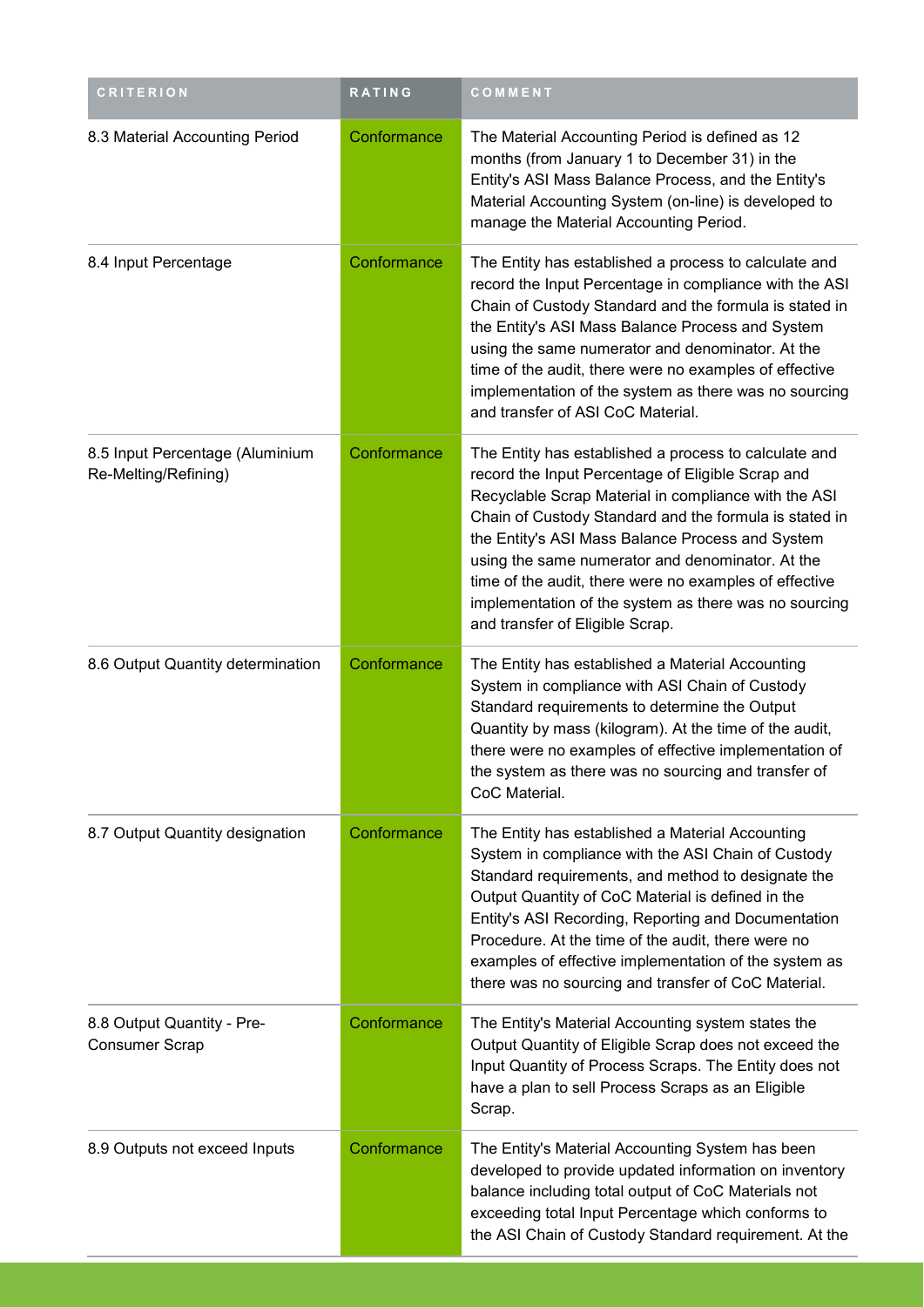| <b>CRITERION</b>                                         | RATING      | COMMENT                                                                                                                                                                                                                                                                                                                                                                                                                                                                                |
|----------------------------------------------------------|-------------|----------------------------------------------------------------------------------------------------------------------------------------------------------------------------------------------------------------------------------------------------------------------------------------------------------------------------------------------------------------------------------------------------------------------------------------------------------------------------------------|
|                                                          |             | time of the audit, there were no examples of effective<br>implementation of the system as there was no sourcing<br>and transfer of CoC Materials.                                                                                                                                                                                                                                                                                                                                      |
| 8.10a Internal Overdraws (not<br>exceed 20%)             | Conformance | The Entity has established a Material Accounting<br>System and the Entity's ASI Mass Balance Process<br>addresses the principle of Internal Overdraws not<br>exceeding 20% defined in compliance with ASI Chain<br>of Custody Standard requirements. At the time of the<br>audit, there were no examples of effective<br>implementation of the system as no ASI CoC Materials<br>are available in the Entity's supply chain.                                                           |
| 8.10b Internal Overdraws (not<br>exceed affected amount) | Conformance | The Entity has established a Material Accounting<br>System and the Entity's ASI Mass Balance Process<br>states the principle of the Internal Overdraw not<br>exceeding the amount of CoC Material affected by the<br>force majeure situation in compliance with ASI Chain<br>of Custody Standard requirements. At the time of the<br>audit, there were no examples of effective<br>implementation of the system as no ASI CoC materials<br>are available in the Entity's supply chain. |
| 8.10c Internal Overdraws (period to<br>make up)          | Conformance | The Entity has established a Material Accounting<br>System and the Entity's ASI Mass Balance Process<br>addresses how the Internal Overdraw is made up<br>within the subsequent Material Accounting Period in<br>compliance with ASI Chain of Custody Standard<br>requirements. At the time of the audit, there were no<br>examples of effective implementation of the system as<br>no ASI CoC Materials are available in the Entity's<br>supply chain.                                |
| 8.11a Positive Balance (carry over)                      | Conformance | The Entity has established a Material Accounting<br>System and the Entity's ASI Mass Balance Process<br>addresses how to handle the Positive Balance in<br>compliance with ASI Chain of Custody Standard<br>requirements. At the time of the audit, there were no<br>examples of effective implementation of the system as<br>no ASI CoC Materials are available in the Entity's<br>supply chain.                                                                                      |
| 8.11b Positive Balance (expiry)                          | Conformance | An adequate process has been established to control<br>Positive Balance including carry over in the Entity's<br>ASI Mass Balance Process. The ASI Recording,<br>Reporting and Documentation Process and on-line<br>Material Accounting System is in compliance with ASI<br>Chain of Custody Standard requirements.                                                                                                                                                                     |
| 9 ISSUING COC DOCUMENTS                                  |             |                                                                                                                                                                                                                                                                                                                                                                                                                                                                                        |
| 9.1 Shipments and transfers                              | Conformance | The Entity has developed a CoC Document which<br>accompanies each shipment and transfer of CoC                                                                                                                                                                                                                                                                                                                                                                                         |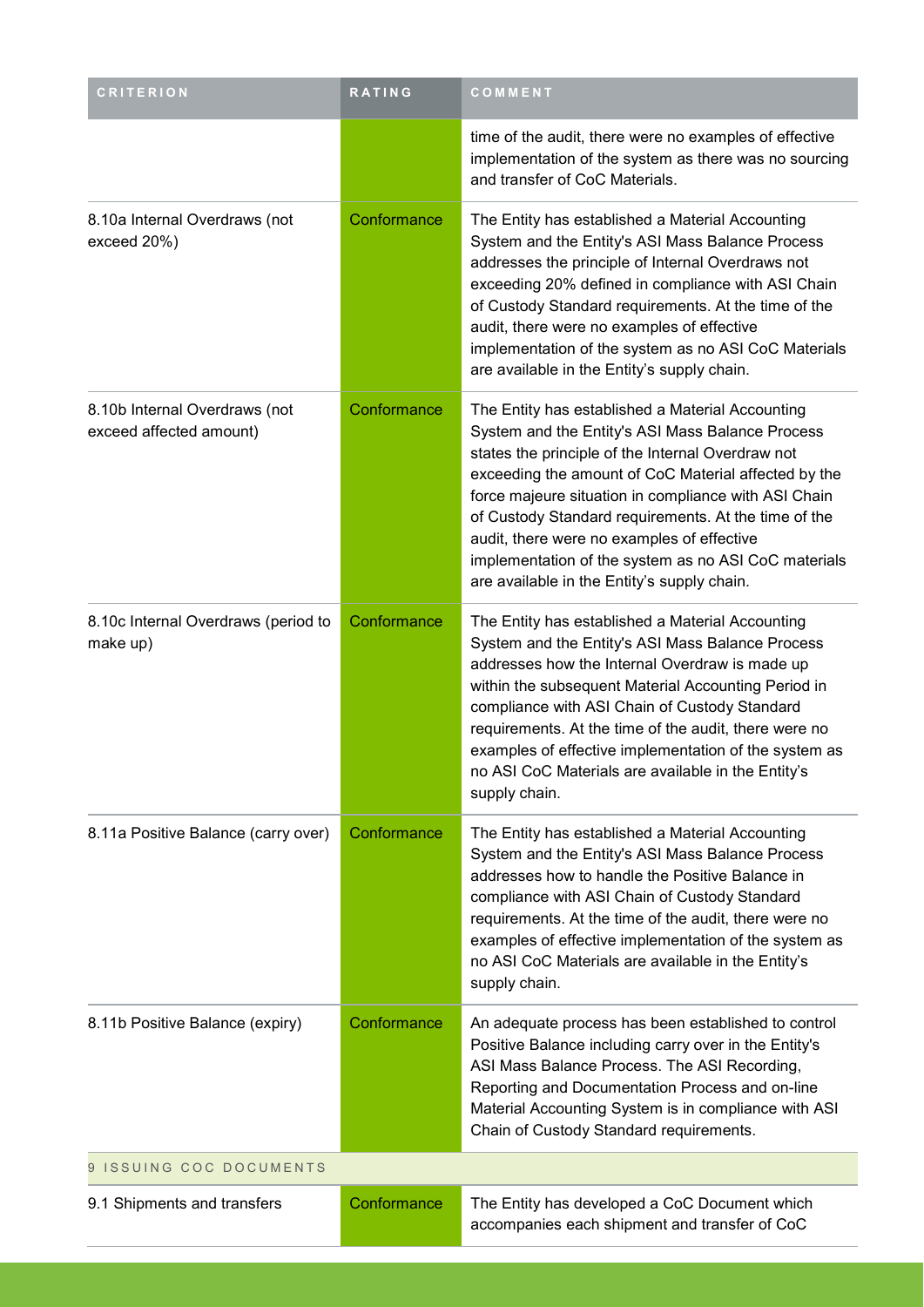| <b>CRITERION</b>          | RATING      | COMMENT                                                                                                                                                                                                                                                                                                                                                                                                                                                                                                       |
|---------------------------|-------------|---------------------------------------------------------------------------------------------------------------------------------------------------------------------------------------------------------------------------------------------------------------------------------------------------------------------------------------------------------------------------------------------------------------------------------------------------------------------------------------------------------------|
|                           |             | Material. As sourcing and transfer of CoC Material at<br>the time of the first Certification Audit is not conducted,<br>the effectiveness of these documents and records will<br>be assessed at the next Surveillance Audit.                                                                                                                                                                                                                                                                                  |
| 9.2a Date of issue        | Conformance | The Entity's ASI Recording, Reporting and<br>Documentation process states the Entity issued CoC<br>Document includes a date of issue for each shipment<br>of material/product in the form defined in the ASI Chain<br>of Custody Standard. As there has been no sourcing<br>and transfer of CoC Material at the time of the first<br>Certification Audit, the effectiveness of these<br>documents and records will be assessed at the next<br>Surveillance Audit.                                             |
| 9.2b Reference number     | Conformance | The Entity's ASI Recording, Reporting and<br>Documentation process states the Entity issued CoC<br>Document includes a reference number linked to the<br>Entity's invoice number for each shipment of<br>material/product in the form defined in the ASI Chain of<br>Custody Standard. As there has been no sourcing and<br>transfer of CoC Material at the time of the first<br>Certification Audit, the effectiveness of these<br>documents and records will be assessed at the next<br>Surveillance Audit. |
| 9.2c Issuing Entity       | Conformance | The Entity's ASI Recording, Reporting and<br>Documentation process states the Entity issued CoC<br>Document includes the issuing Entity information for<br>each shipment of material/product in the form defined<br>in the ASI Chain of Custody Standard. As there has<br>been no sourcing and transfer of CoC Material at the<br>time of the first Certification Audit, the effectiveness of<br>these documents and records will be assessed at the<br>next Surveillance Audit.                              |
| 9.2d Receiving customer   | Conformance | The Entity's ASI Recording, Reporting and<br>Documentation process states the Entity issued CoC<br>Document includes the receiving Entity information for<br>each shipment of material/product in the form defined<br>in the ASI Chain of Custody Standard. As there has<br>been no sourcing and transfer of CoC Material at the<br>time of the first Certification Audit, the effectiveness of<br>these documents and records will be assessed at the<br>next Surveillance Audit.                            |
| 9.2e Responsible employee | Conformance | The Entity's ASI Recording, Reporting and<br>Documentation process states the Entity issued CoC<br>Document includes the Entity's responsible employee<br>for each shipment of material/product in the form<br>defined in the ASI Chain of Custody Standard. As<br>there has been no sourcing and transfer of CoC<br>Material at the time of the first Certification Audit, the                                                                                                                               |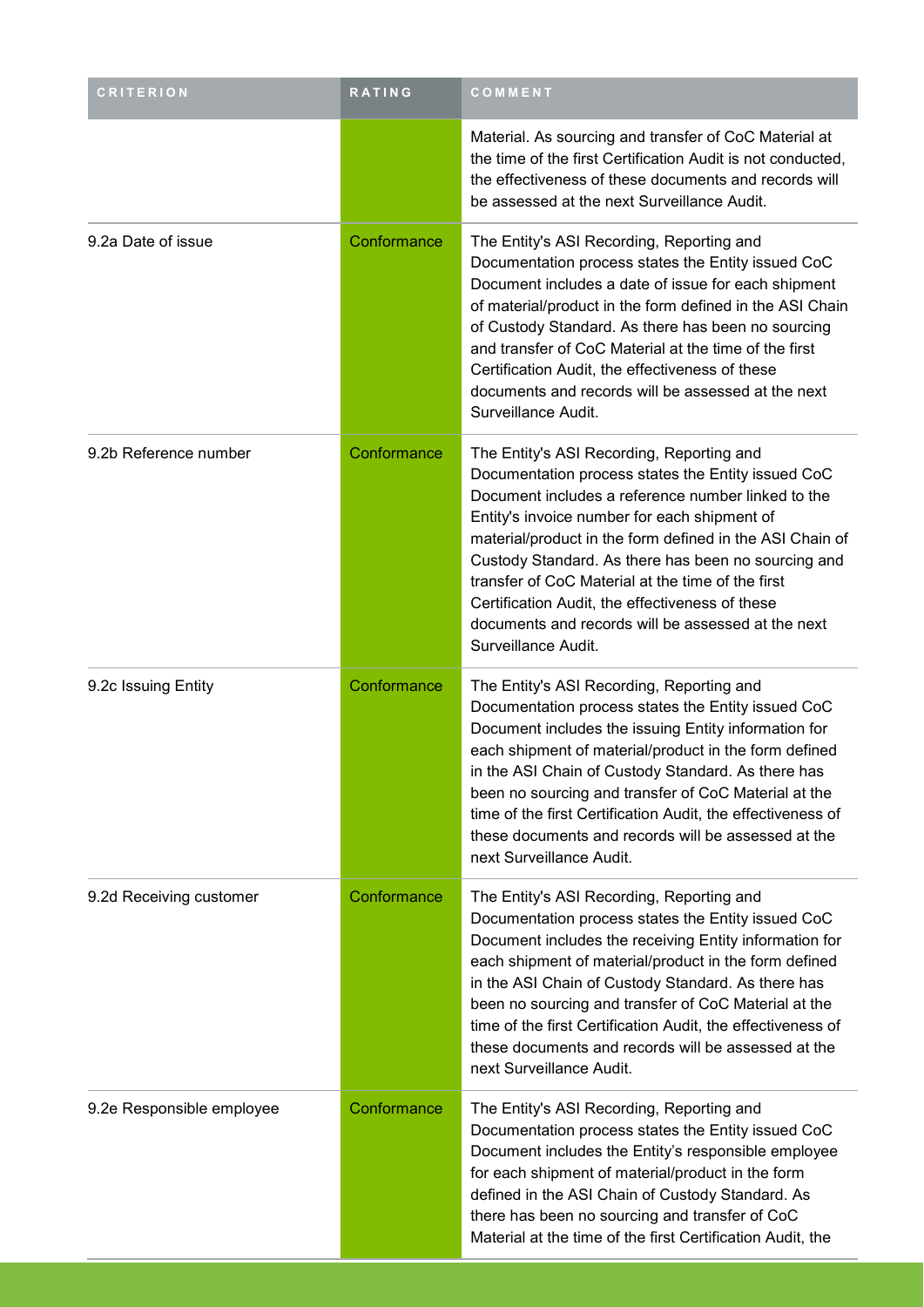| <b>CRITERION</b>                    | <b>RATING</b> | COMMENT                                                                                                                                                                                                                                                                                                                                                                                                                                                                                          |
|-------------------------------------|---------------|--------------------------------------------------------------------------------------------------------------------------------------------------------------------------------------------------------------------------------------------------------------------------------------------------------------------------------------------------------------------------------------------------------------------------------------------------------------------------------------------------|
|                                     |               | effectiveness of these documents and records will be<br>assessed at the next Surveillance Audit.                                                                                                                                                                                                                                                                                                                                                                                                 |
| 9.2f Conformance statement          | Conformance   | The Entity's ASI Recording, Reporting and<br>Documentation process states the Entity issued CoC<br>Document includes a conformance statement for each<br>shipment of material/product in the form defined in the<br>ASI Chain of Custody Standard. As there has been no<br>sourcing and transfer of CoC Material at the time of the<br>first Certification Audit, the effectiveness of these<br>documents and records will be assessed at the next<br>Surveillance Audit.                        |
| 9.2g Type of CoC Material           | Conformance   | The Entity's ASI Recording, Reporting and<br>Documentation process states the Entity issued CoC<br>Document includes the type of CoC Material for each<br>shipment of material/product in the form defined in the<br>ASI Chain of Custody Standard. As there has been no<br>sourcing and transfer of CoC Material at the time of the<br>first Certification Audit, the effectiveness of these<br>documents and records will be assessed at the next<br>Surveillance Audit.                       |
| 9.2h Mass of CoC Material           | Conformance   | The Entity's ASI Recording, Reporting and<br>Documentation process states the Entity issued CoC<br>Document includes the mass of CoC Material for each<br>shipment of material/product in the form defined in the<br>ASI Chain of Custody Standard. As there has been no<br>sourcing and transfer of CoC Material at the time of the<br>first Certification Audit, the effectiveness of these<br>documents and records will be assessed at the next<br>Surveillance Audit.                       |
| 9.2i Mass of total material         | Conformance   | The Entity's ASI Recording, Reporting and<br>Documentation process states the Entity issued CoC<br>document includes the mass of total Material for each<br>shipment of material/product in the form defined in the<br>ASI Chain of Custody Standard. As there has been no<br>sourcing and transfer of CoC Material at the time of the<br>first Certification Audit, the effectiveness of these<br>documents and records will be assessed at the next<br>Surveillance Audit.                     |
| 9.3a Sustainability Data (optional) | Conformance   | The Entity's ASI Recording, Reporting and<br>Documentation process states the Entity includes<br>Sustainability Data (if requested) in the CoC Document<br>for each shipment of material/product in the template<br>defined in the ASI Chain of Custody Standard. The<br>Sustainability Data is based on the Entity's Life Cycle<br>Assessment Report. As there has been no sourcing<br>and transfer of CoC Material at the time of the first<br>Certification Audit, the effectiveness of these |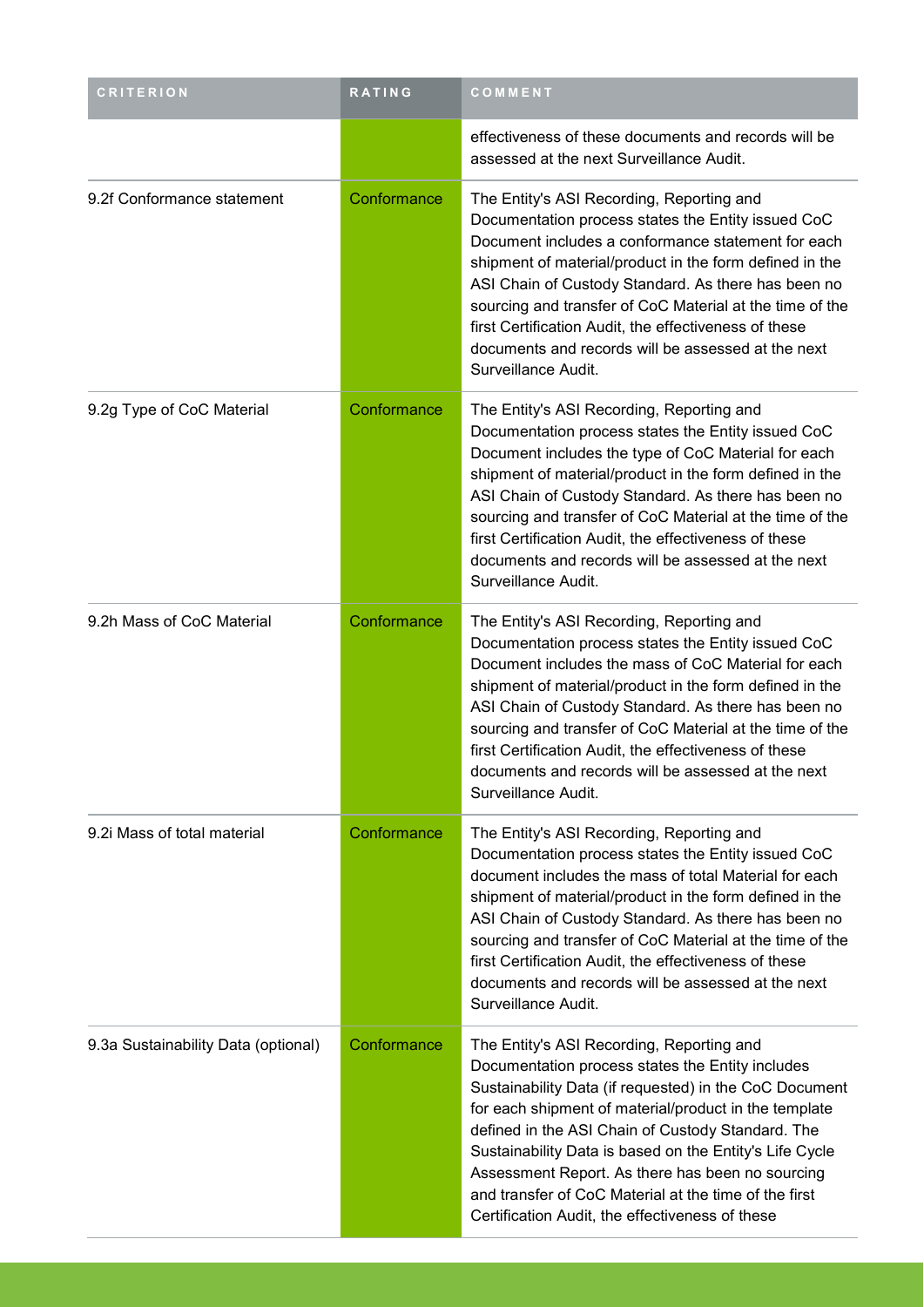| <b>CRITERION</b>                                       | <b>RATING</b> | COMMENT                                                                                                                                                                                                                                                                                                                                                                                                                                                                                                                                                                                                      |
|--------------------------------------------------------|---------------|--------------------------------------------------------------------------------------------------------------------------------------------------------------------------------------------------------------------------------------------------------------------------------------------------------------------------------------------------------------------------------------------------------------------------------------------------------------------------------------------------------------------------------------------------------------------------------------------------------------|
|                                                        |               | documents and records will be assessed at the next<br>Surveillance Audit.                                                                                                                                                                                                                                                                                                                                                                                                                                                                                                                                    |
| 9.3b Sustainability Data (passing<br>on)               | Conformance   | The Entity's ASI Recording, Reporting and<br>Documentation process states the Entity includes<br>Sustainability Data (if requested) in the CoC Document<br>for each shipment of material/product in the template<br>defined in the ASI Chain of Custody Standard. The<br>Sustainability Data is based on the Entity's Life Cycle<br>Assessment Report and annual GHG Emission Report.<br>As there has been no sourcing and transfer of CoC<br>Material at the time of the first Certification Audit, the<br>effectiveness of these documents and records will be<br>assessed at the next Surveillance Audit. |
| 9.3c Post-Casthouse ASI<br><b>Certification status</b> | Conformance   | The Entity's ASI Recording, Reporting and<br>Documentation process states the Entity issues CoC<br>Documents including the ASI Performance Standard<br>Certification status for the Entity (if requested) for each<br>shipment of material/product in the form defined in ASI<br>Chain of Custody Standard. As there has been no<br>sourcing and transfer of CoC Material at the time of the<br>first Certification Audit, the effectiveness of these<br>documents and records will be assessed at the next<br>Surveillance Audit.                                                                           |
| 9.4 Supplementary Information<br>(optional)            | Conformance   | The Entity's ASI Recording, Reporting and<br>Documentation process states the Entity issues CoC<br>Documents including Supplement Information about<br>the Entity or CoC Material (if requested) for each<br>shipment of material/product in the form defined in the<br>ASI Chain of Custody Standard. As there has been no<br>sourcing and transfer of CoC Material at the time of the<br>first Certification Audit, the effectiveness of these<br>documents and records will be assessed at the next<br>Surveillance Audit.                                                                                |
| 9.5 Response to verification<br>requests               | Conformance   | The Entity's ASI Recording, Reporting and<br>Documentation process states the responsibility and<br>process to respond to verification requests for<br>information in the CoC Documents issued by the<br>Entity. As there has been no sourcing and transfer of<br>CoC Material at the time of the first Certification Audit,<br>the effectiveness of these documents and records will<br>be assessed at the next Surveillance Audit.                                                                                                                                                                         |
| 9.6 Error management                                   | Conformance   | A process to record errors, analyse the root cause, and<br>to implement corrective actions to prevent the<br>reoccurrence is incorporated in the Entity's ASI<br>Recording, Reporting and Documentation, and<br>Corrective and Preventive Action Procedure. As there<br>has been no sourcing and transfer of CoC Material at<br>the time of the first Certification Audit, the effectiveness                                                                                                                                                                                                                 |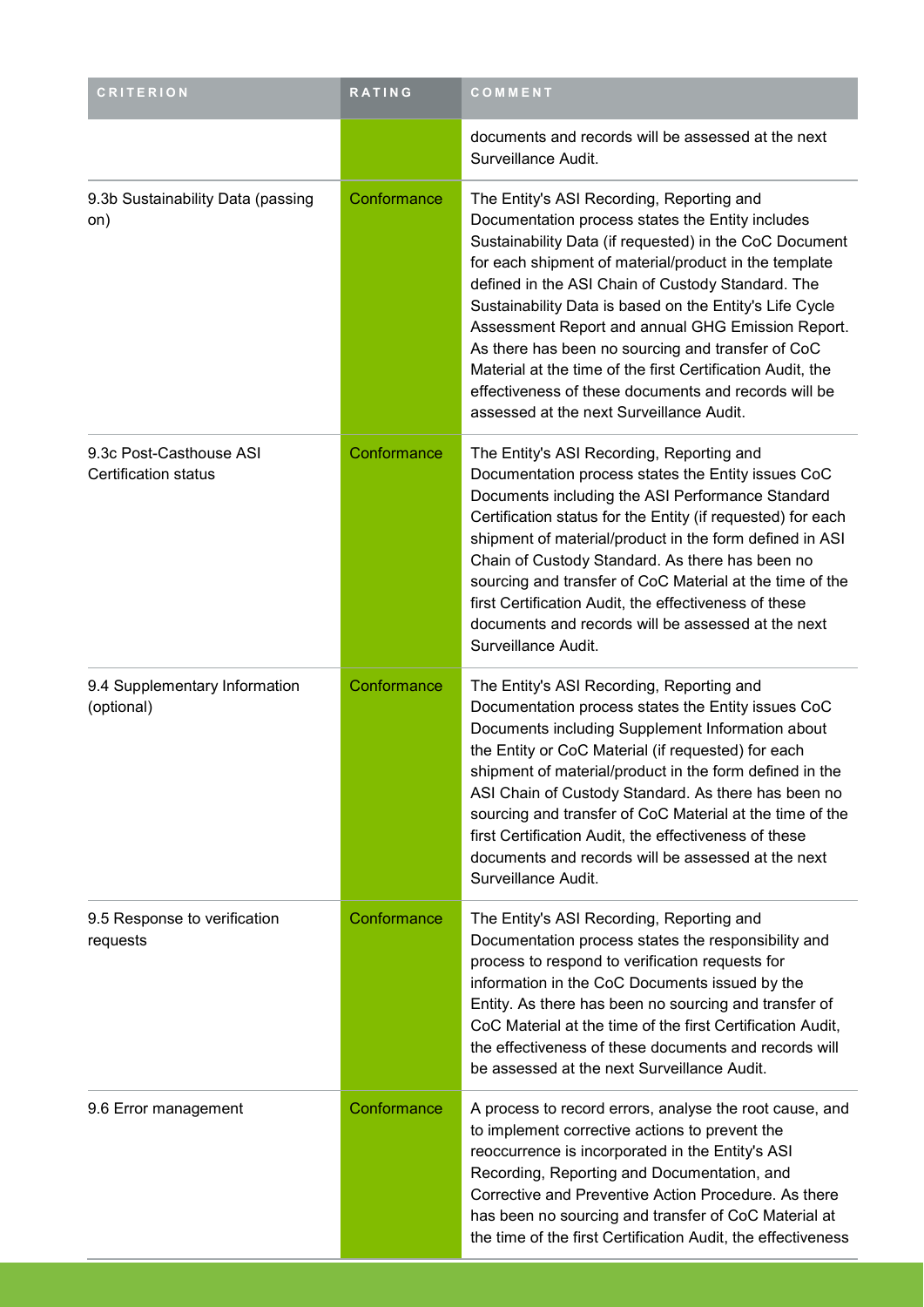| <b>CRITERION</b>                                        | <b>RATING</b>      | COMMENT                                                                                                                                                                                                                                                                                                                                                                                                                                                                  |
|---------------------------------------------------------|--------------------|--------------------------------------------------------------------------------------------------------------------------------------------------------------------------------------------------------------------------------------------------------------------------------------------------------------------------------------------------------------------------------------------------------------------------------------------------------------------------|
|                                                         |                    | of these documents and records will be assessed at<br>the next Surveillance Audit.                                                                                                                                                                                                                                                                                                                                                                                       |
| 10 RECEIVING COC DOCUMENTS                              |                    |                                                                                                                                                                                                                                                                                                                                                                                                                                                                          |
| 10.1 Verify required information<br>included            | Conformance        | The Entity's checking of CoC Documentation and<br>processes addresses the process to verify the required<br>information in the received CoC Documents as<br>required by the ASI Chain of Custody Standard. At the<br>time of the audit, there were no examples of effective<br>implementation of the system as no ASI CoC Materials<br>are available in the Entity's supply chain.                                                                                       |
| 10.2 Verify consistency with<br>shipments               | Conformance        | The Entity's checking of CoC Documentation and<br>processes addresses the process to verify consistency<br>between CoC Documents and accompanied CoC<br>Material or Eligible Scrap in compliance with the ASI<br>Chain of Custody Standard. At the time of the audit,<br>there were no examples of effective implementation of<br>the system as no ASI CoC Materials are available in<br>the Entity's supply chain.                                                      |
| 10.3 Verify supplier CoC<br><b>Certification status</b> | Conformance        | The Entity's checking of CoC Documentation and<br>processes addresses the process to periodically verify<br>the validity and scope of suppliers' ASI CoC<br>Certification in compliance with the ASI Chain of<br>Custody Standard. A valid list of ASI CoC Certified<br>suppliers is maintained. At the time of the audit, there<br>were no examples of effective implementation of the<br>system as no ASI CoC Materials are available in the<br>Entity's supply chain. |
| 10.4 Error management                                   | Conformance        | The Entity's Corrective and Preventive Action<br>Procedure states a process to record the errors,<br>analyse the root cause, and take associated correction<br>actions to prevent the reoccurrence with suppliers. At<br>the time of the audit, there were no examples of<br>effective implementation of the system as no ASI CoC<br>Materials are available in the Entity's supply chain.                                                                               |
| 11 MARKET CREDITS SYSTEM:                               | <b>ASI CREDITS</b> |                                                                                                                                                                                                                                                                                                                                                                                                                                                                          |
| 11.1a Material Accounting System<br>- allocation        | Not Applicable     | The Criterion is not applicable as the Entity does not<br>intend to utilise the ASI Market Credits System.                                                                                                                                                                                                                                                                                                                                                               |
| 11.1b Link to Casthouse Products                        | Not Applicable     | The Criterion is not applicable as the Entity does not<br>intend to utilise the ASI Market Credits System.                                                                                                                                                                                                                                                                                                                                                               |
| 11.1c No double counting                                | Not Applicable     | The Criterion is not applicable as the Entity does not<br>intend to utilise the ASI Market Credits System.                                                                                                                                                                                                                                                                                                                                                               |
| 11.1d No Positive Balance for ASI<br>Credits            | Not Applicable     | The Criterion is not applicable as the Entity does not<br>intend to utilise the ASI Market Credits System.                                                                                                                                                                                                                                                                                                                                                               |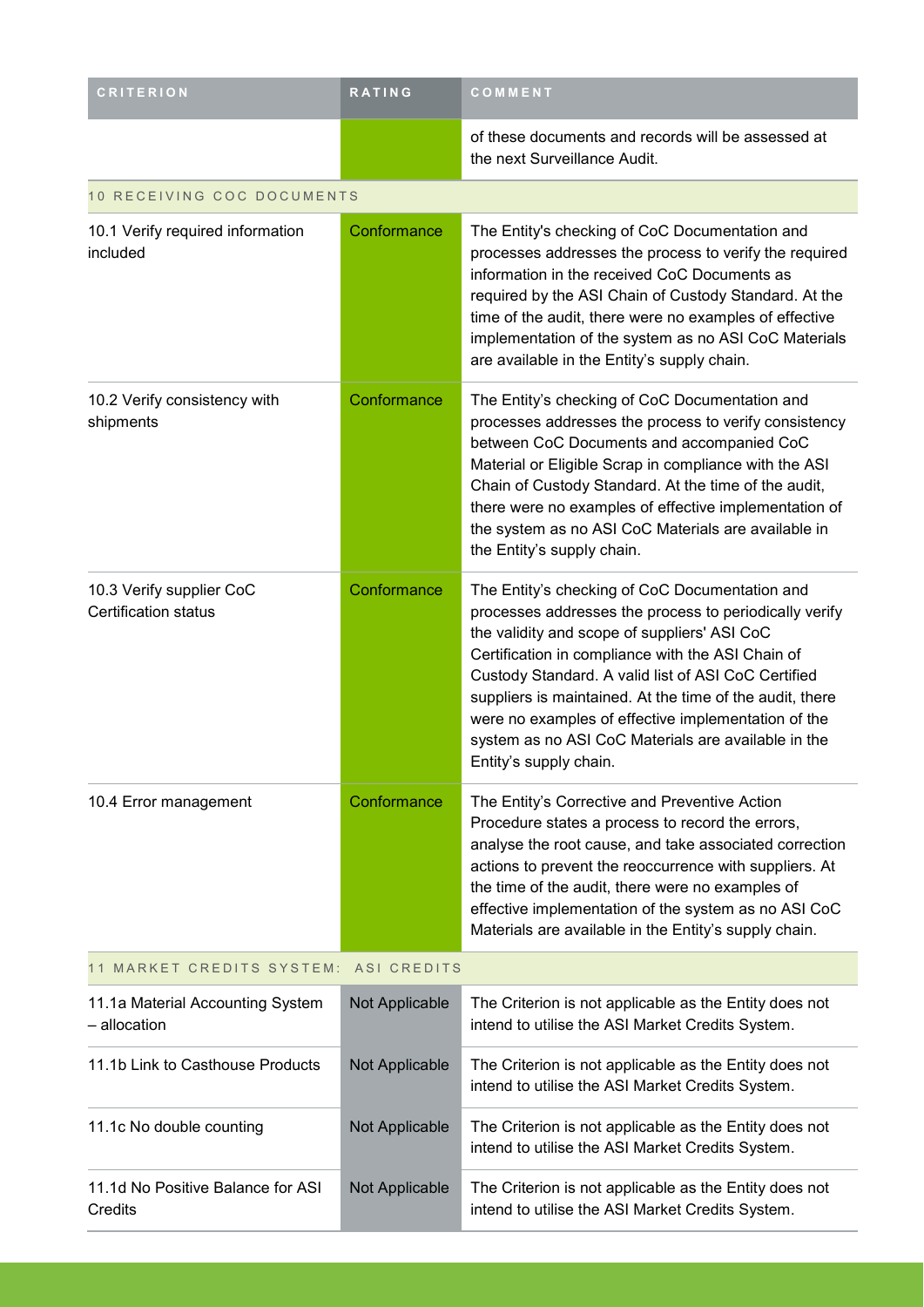| <b>CRITERION</b>                                          | <b>RATING</b>         | COMMENT                                                                                                                                                                                                                                                                                                                                                    |
|-----------------------------------------------------------|-----------------------|------------------------------------------------------------------------------------------------------------------------------------------------------------------------------------------------------------------------------------------------------------------------------------------------------------------------------------------------------------|
| 11.2a Date of issue                                       | Not Applicable        | The Criterion is not applicable as the Entity does not<br>intend to utilise the ASI Market Credits System.                                                                                                                                                                                                                                                 |
| 11.2b Reference number                                    | Not Applicable        | The Criterion is not applicable as the Entity does not<br>intend to utilise the ASI Market Credits System.                                                                                                                                                                                                                                                 |
| 11.2c Issuing Entity                                      | Not Applicable        | The Criterion is not applicable as the Entity does not<br>intend to utilise the ASI Market Credits System.                                                                                                                                                                                                                                                 |
| 11.2d Receiving Entity                                    | Not Applicable        | The Criterion is not applicable as the Entity does not<br>intend to utilise the ASI Market Credits System.                                                                                                                                                                                                                                                 |
| 11.2e Conformance statement                               | Not Applicable        | The Criterion is not applicable as the Entity does not<br>intend to utilise the ASI Market Credits System.                                                                                                                                                                                                                                                 |
| 11.2f ASI Credits statement                               | <b>Not Applicable</b> | The Criterion is not applicable as the Entity does not<br>intend to utilise the ASI Market Credits System.                                                                                                                                                                                                                                                 |
| 11.2g Quantity                                            | Not Applicable        | The Criterion is not applicable as the Entity does not<br>intend to utilise the ASI Market Credits System.                                                                                                                                                                                                                                                 |
| 11.3a CoC Certification Scope -<br>purchasing ASI Credits | Not Applicable        | The Criterion is not applicable as the Entity does not<br>intend to utilise the ASI Market Credits System.                                                                                                                                                                                                                                                 |
| 11.3b Material Accounting System<br>- purchasing          | Not Applicable        | The Criterion is not applicable as the Entity does not<br>intend to utilise the ASI Market Credits System.                                                                                                                                                                                                                                                 |
| 11.3c Expiry                                              | Not Applicable        | The Criterion is not applicable as the Entity does not<br>intend to utilise the ASI Market Credits System.                                                                                                                                                                                                                                                 |
| 11.3d No re-trading                                       | Not Applicable        | The Criterion is not applicable as the Entity does not<br>intend to utilise the ASI Market Credits System.                                                                                                                                                                                                                                                 |
| 11.3e No allocation to physical<br>products               | Not Applicable        | The Criterion is not applicable as the Entity does not<br>intend to utilise the ASI Market Credits System.                                                                                                                                                                                                                                                 |
| 11.3f Verify supplier CoC<br><b>Certification status</b>  | Not Applicable        | The Criterion is not applicable as the Entity does not<br>intend to utilise the ASI Market Credits System.                                                                                                                                                                                                                                                 |
| 11.3g Five years maximum for ASI<br>Credits purchasing    | Not Applicable        | The Criterion is not applicable as the Entity does not<br>intend to utilise the ASI Market Credits System.                                                                                                                                                                                                                                                 |
| 12 CLAIMS AND COMMUNICATIONS                              |                       |                                                                                                                                                                                                                                                                                                                                                            |
| 12.1a ASI Claims Guide                                    | Conformance           | The Entity's Claims and Communication process<br>requires all claims and communications shall follow the<br>ASI Claims Guide including communications with the<br>ASI Secretariat. At the time of the audit, there were no<br>examples of effective implementation of the system as<br>no ASI CoC Materials are available in the Entity's<br>supply chain. |
| 12.1b Verifiable evidence                                 | Conformance           | The Entity's Claims and Communication process<br>states verifiable evidence to support claims must be                                                                                                                                                                                                                                                      |